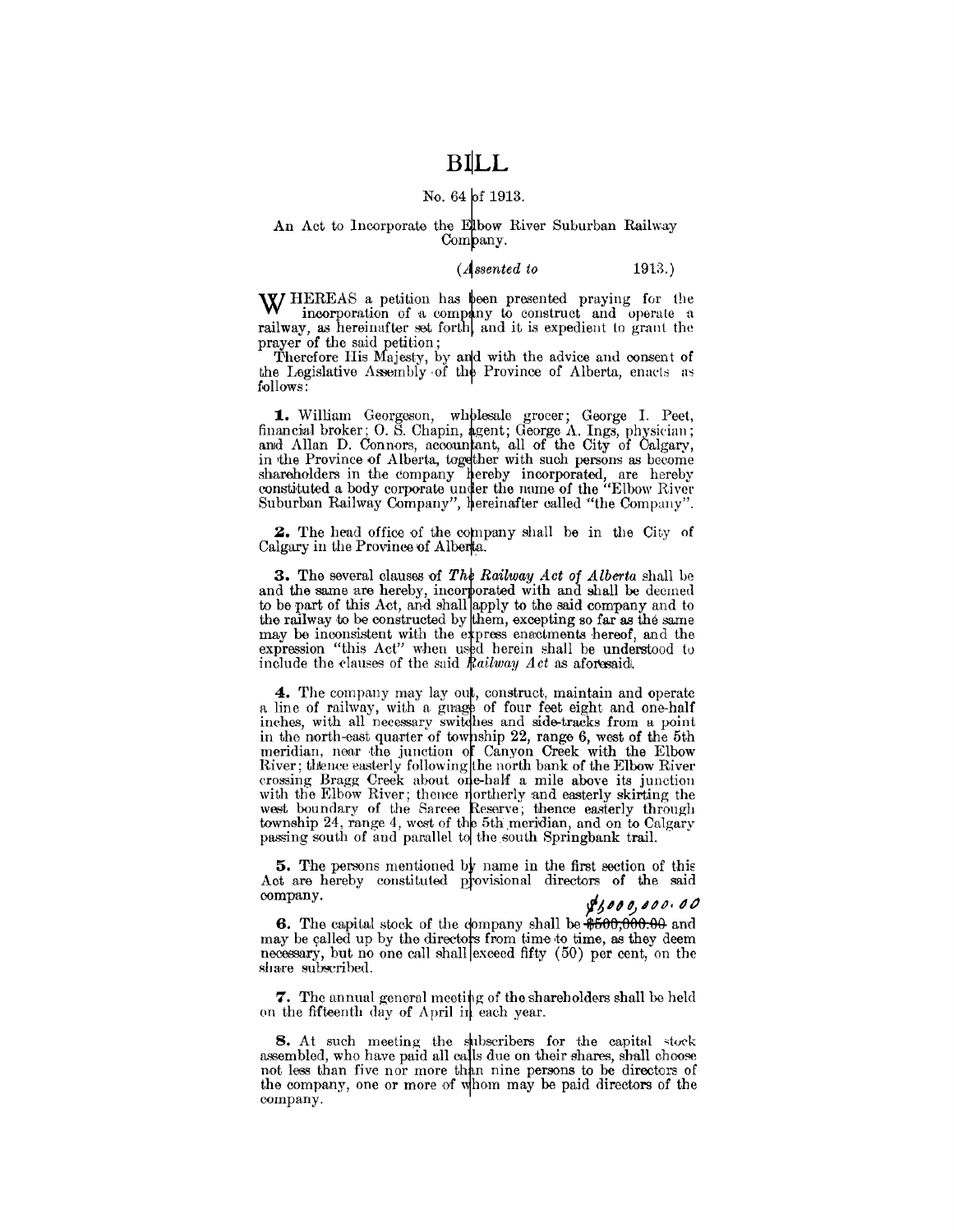9. The company may issue bonds, debentures or other securities to the extent of twenty thousand dollars  $\left(\frac{20,000,00}{20,000,00}\right)$  per mile of  $\sqrt[3]{30,000}$ . the railway and branches, and such bonds, debentures, or other securities may be issued only in proportion to the length of railway constructed or under contract to be constructed.

10. The company may enter into an agreement with another company or companies for conveying or leasing to such company or companies the railway of the company hereby incorporated<br>in whole or in part or any rights or powers acquired under this Act as also the survey plans, works, plant, material and other<br>property to it belonging or for an amalgamation with such company or companies on such terms and conditions as are agreed<br>upon and subject to such restrictions as to the directors seem fit provided that such agreement has been first sanctioned by twothirds of the votes at a special meeting of the shareholders duly<br>called for the purpose of considering the same at which meeting shareholders representing at least two-thirds in value of the stock are present in person or represented by proxy and that such agreement has also received the approval of the Lieutenant Governor in Council.

**11.** The company shall at all stations upon their railway always permit the loading of grain into cars from farmers' vehicles or flat warehouses, subject to reasonable regulations to be made by the said company, and shall at all reasonable times afford proper facilities therefor.

12. The company agrees to afford all reasonable facilities to any other railway company for the receiving and forwarding and delivery of traffic upon and from the line of railway belonging to or worked by such companies respectively, and the company shall not make or give undue or unreasonable preference or advantage to or in favour of any particular person or company, or any particular description of traffic to any undue or unreasonable prejudice or disadvantage whatsoever, and the said company shall afford all due and reasonable faci and the and reasonable radiness for receiving and forwarding by its railways all the traffic arriving by such other railway or railways without any unreasonable delay, and without any such preference or advantage or prejud so that no obstruction is presented to the public desirous of using such railway as a continuous line of communication, and so that all reasonable accommodation by means of the railways of the several companies is at all times afforded to the public in that behalf, and any agreement made between the company and any other company or companies contrary to this agreement shall be null and void.

13. The construction of the railway hereby authorized shall be commenced within two years and shall be completed within<br>five years from the date of the coming into force of this Act.

14. The company shall also have power for the purposes of its undertaking to construct and operate an electric telegraph line or lines and a telephone line or lines along the said railway, and to construct and maintain such bridges as shall be necessary or convenient for the use of said railway, not being bridges over any navigable river or rivers, unless such bridge or bridges over any navigable river or rivers, unless such bridge or bridges over by the Governor General in Council.

15. For the purpose of the operation of the road, the motive power to be used by the company may be steam, electric, or gas or such other power as to them may appear advisable from time to time.

**16.** This Act shall come into force on the day it is assented to.